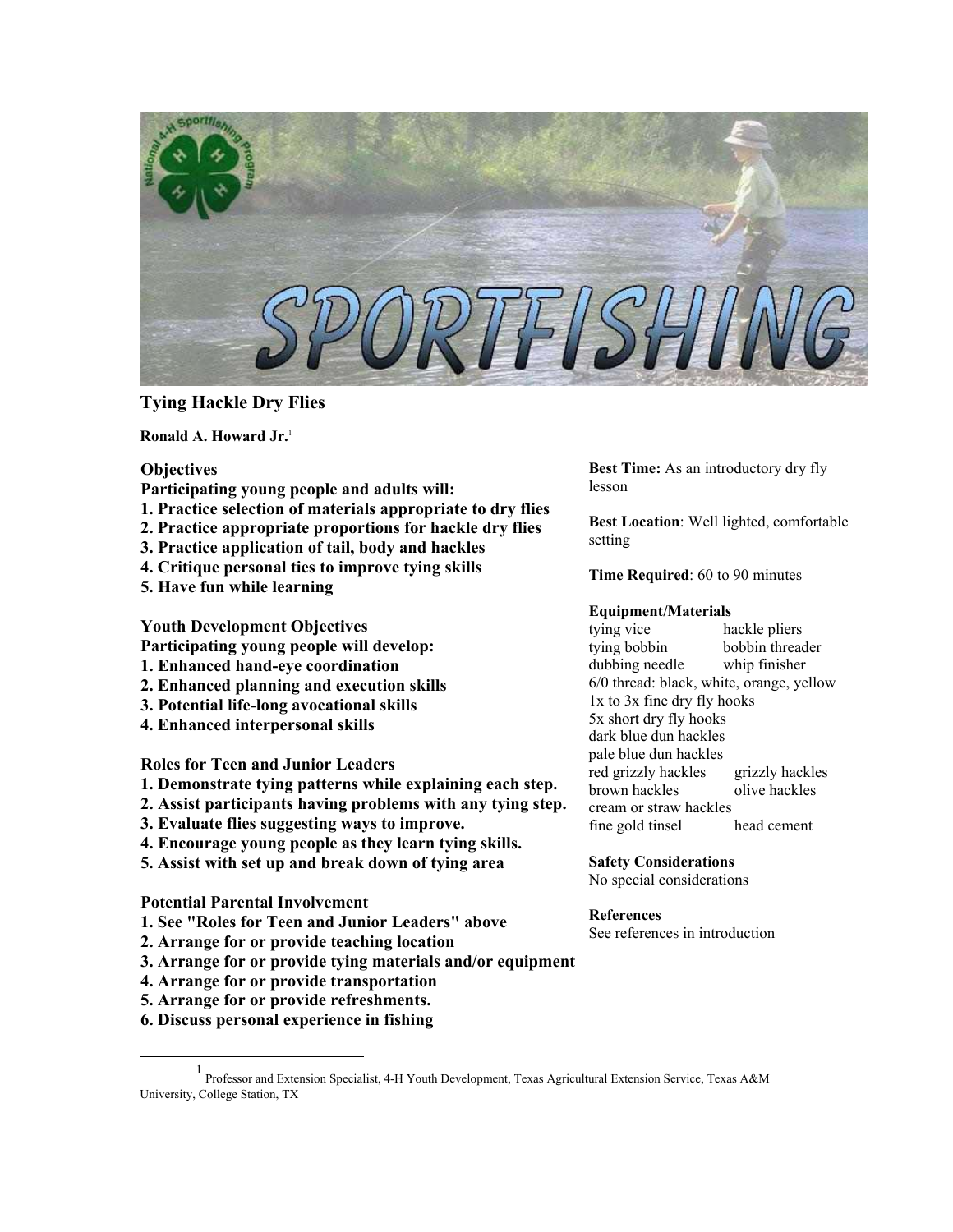**Evaluation Activities/Suggestions**

**1. Compare participant ties with patterns and models** 

**2. Evaluate participant ability to follow patterns** 

- **3. Observe cooperation and interactions among participants**
- **4. Observe changes between successive patterns**

#### **Lesson Outline**

1. Hackles

#### **Presentation**

I. Variants, spiders and bivisibles A. Basic pattern elements

2. Tail in most patterns

B. Utility of these patterns 1. High floating patterns 2. Large mayflies 3. Searching patterns 4. Something different

3. Body material in some patterns

## **Application**

**Use** an illustration of one of the flies to outline the basic pattern components.

**Discuss** the use of the patterns in fishing your local area.

II. Spiders and skaters

A. Badger Spider

1. Materials

a. 5x short to standard hooks

b. Badger tail

c. Tinsel body sometimes

d. Very long badger hackle

2. Tying procedure

a. Bind in tail

1) Very long and stiff

2) Spade hackle fibers

b. Bind in and wind hackles

1) 2-3 saddle hackles

2) Bushy appearance

c. Wind head and finish

B. Brown Spider

1. Materials

a. 5x short shank

b. Brown hackle tail

c. Gold tinsel body optional

d. Long brown saddle hackles

2. Tying procedures

a. Bind in tail

1) Very long and stiff

2) Spade hackle fibers

b. Wind gold mylar body

c. Bind in and wind hackles

1) 2-3 long saddles

2) Bushy appearance

d. Wind head and finish

C. Grizzly Skater (no tail - 6-8 hackles larger

**Display** the components of the badger spider as you set up to demonstrate the pattern for the group.

**Demonstrate** the pattern as you discuss the tying process. **Leave** the finished fly in the vise for an example while the young people finish their own samples. **Critique** each fly positively pointing out ways to improve technique.

**Display** the components of the brown spider as you are preparing to demonstrate the fly.

**Tie** a sample fly the participants can use as a sample. **Discuss** the tying process as you are doing so.

**Show** a completed grizzly skater (or another color if you wish)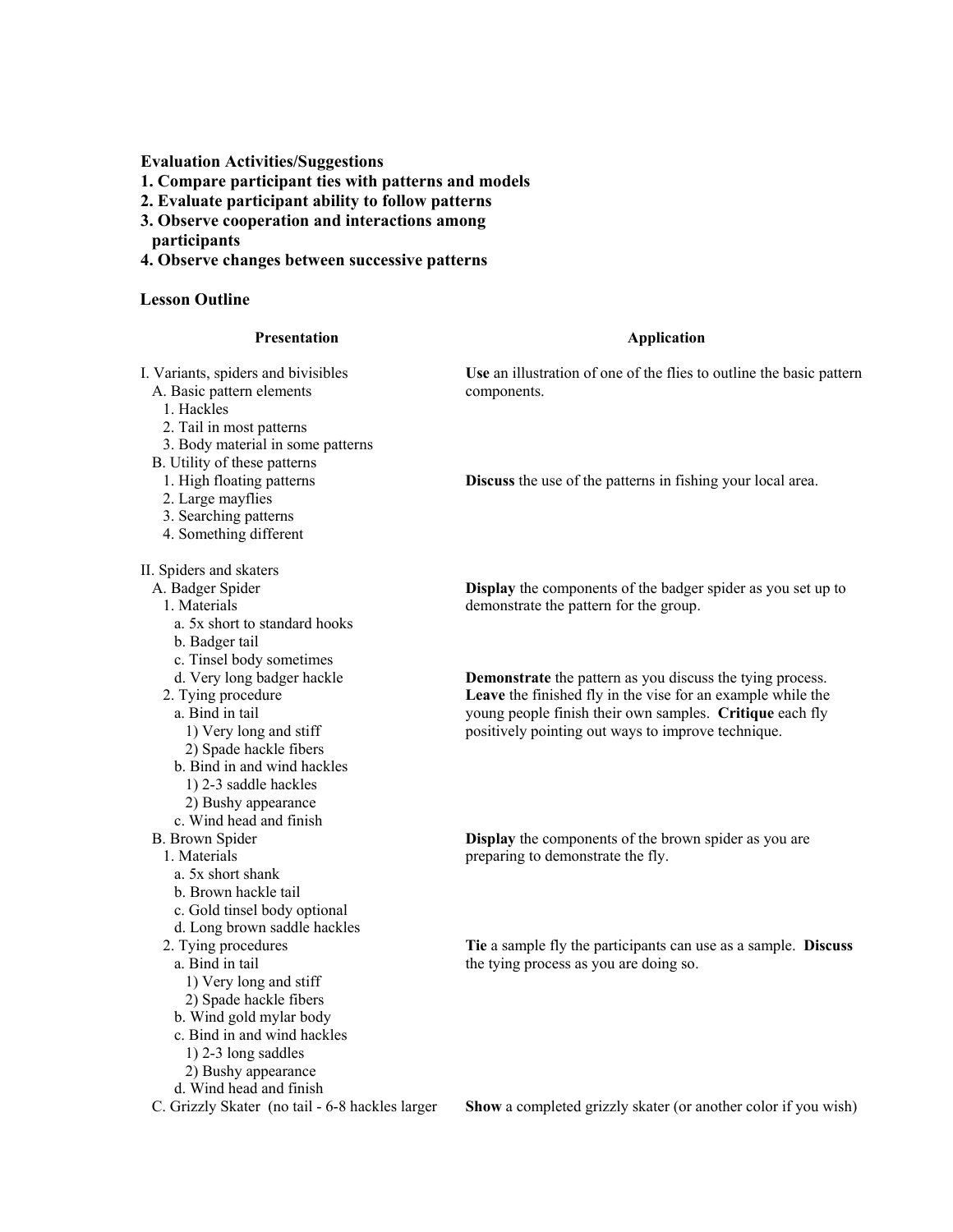than 50 cent piece)

1. Materials

a. 5x short to standard dry

b. Very long, heavy hackle

- 2. Tying procedure
- a. Select very long hackles
	- 1) Superior neck or saddle hackles
	- 2) Barbules about width of 50 cent piece
- b. Bind in 6-8 hackles at bend
- c. Wind very bushy hackle
- d. Wind head and finish
- 3. Fishing skaters
	- a. Skim or skate over water
- b. Attractor or exciter patterns

III. Variants

- A. General pattern elements
- 1. Light wire hooks
- 2. Long tail
- 3. Stripped quill or dubbed body
- 4. Extra long hackles
- B. Gray Fox Variant
	- 1. Materials
	- a. Extra fine wire
		- 1) Short shank
		- 2) Regular shank
		- 3) Sizes 10 to 20
	- b. Extra long red grizzly hackle tail
	- c. Stripped brown hackle quill body d. Long hackles
	- 1) Mixed grizzly and red grizzly 2) About 2 times gap width
	- 2. Tying procedure
		- a. Bind in tail
		- b. Bind in stripped quill by tip
		- c. Carry thread forward to shoulder
		- d. Wind thread smoothly to shoulder
		- e. Wind body quill to shoulder
			- 1) Bind down
			- 2) Trim butt

f. Bind in hackles

- 1) Prepare hackles
- 2) One red grizzly, one grizzly
- g. Wind 3-5 turns of each hackle
- h. Form head and finish
- C. Other variants
	- 1. Dun variant
	- a. Dark blue dun hackles and tail
	- b. Coachman brown hackle quill body
	- 2. Cream variant

and the components you need to complete one.

**Demonstrate** the tying process and **leave** the fly in the vise for a sample.

**Use** a large illustration or a large sample fly to point out the components of a basic variant.

**Note** that size 10 to 14 flies may be easier for beginners to tie.

**Outline** the materials required as they are being used in tying this pattern. **Note** that the hackles should be tied so the colors are mixed thoroughly.

**Demonstrate** how to strip a hackle quill with the thumbnail and index fingernail or by plucking the fibers from the quill. **Emphasize** the value of soaking the quill briefly in warm water to soften it and make it less likely to break when being wound on.

**Note** that quills give a better body appearance and are more durable when the middle sections of the quill are used, at least of flies size 14 and larger.

**Stress** the importance of a smooth underbody in getting an excellent finished body with the quill.

**Note** that the importance of the smooth underbody is the same for the hackles as for winding bodies.

**Leave** the finished fly in the vise as a model for the other tiers.

**Show** samples of the other variants as examples in case the participants want to tie another one.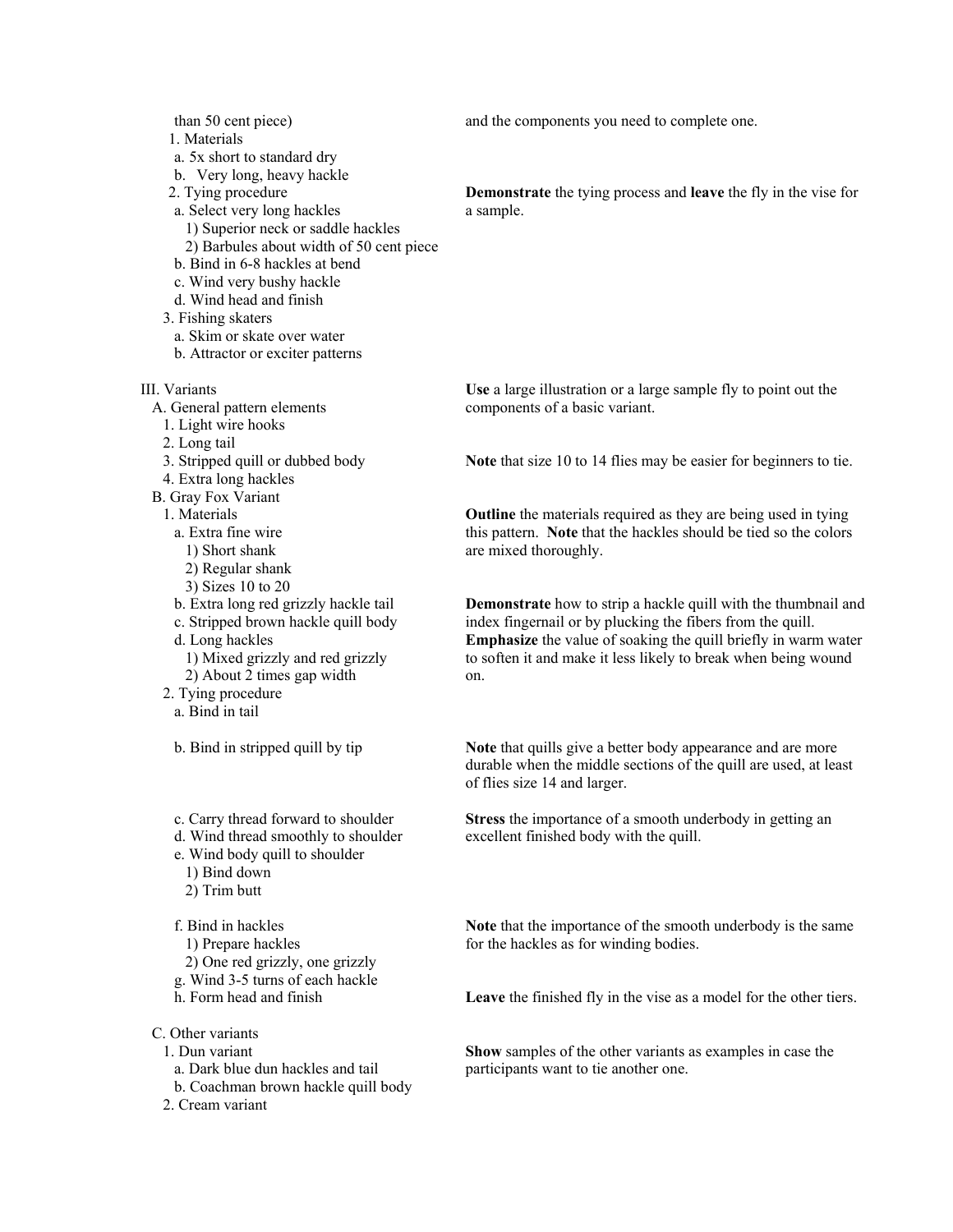- a. Cream tail and hackles
- b. Cream quill body
- c. White or cream thread
- 3. Tie as for other variants
- a. Yellow tying thread
- b. Stripped olive quill body
- c. Pale olive hackles and tails
- d. Sizes 16-20

## IV. Bivisibles

- A. All hackle flies 1.Two-tone hackle flies a.. General body color 1) Suggest food 2) Light and active 2. White facing hackle a. Good visibility b. Easily followed on water B. Brown Bivisible 1. Materials a. Fine wire, standard hooks b. Brown and white hackles 2. Tying procedure a. Bind in tail 1) Tips of two brown hackles 2) Hackle fibers optional b. Bind in brown hackles at tips 1) Hackles about 12 times gap width 2) Shiny sides up c. Palmer hackles to shoulder 1) Wind from tip to butt 2) Merge hackles d. Bind in white hackle at shoulder e. Wind 2-3 turns of white hackle f. Form head and finish C. Other bivisible patterns 1. Grizzly bivisible 2. Gray bivisible 3. Light ginger bivisible 4. Olive bivisible
	- 5. Others as chosen

#### **Summary Activity**

Lay out the flies that were tied in this session. Have each youngster critique his or her own flies, then discuss their technique with each one. Remember to be positive and to reinforce the things they are doing right. Offer positive means of correcting errors in their technique.

#### **Lesson Narrative**

Variants, spiders and bivisibles are all primarily hackle flies. Although bivisibles are not as popular as they once were, they are still effective fish catchers. Variants are primarily imitator patterns for large mayflies or large flying aquatic insects. Spiders are usually used as attractor or shock patterns, often used when fish are rising to a pattern that one cannot effectively imitate or as searching patterns.

These patterns consist mostly of hackles: extra long hackle tails and extra long hackles. Variants use stripped quill bodies, although they can be effective with dubbed fur bodies as well. Spiders may have

**Discuss** the uses of bivisbles and their high visibility on the water.

**Reinforce** the appropriate way to have the hackle feather bound on the hook.

**Demonstrate** the hackle preparation process and the way the hackles may be folded or spread before being palmered. **Demonstrate** the palmering process clearly.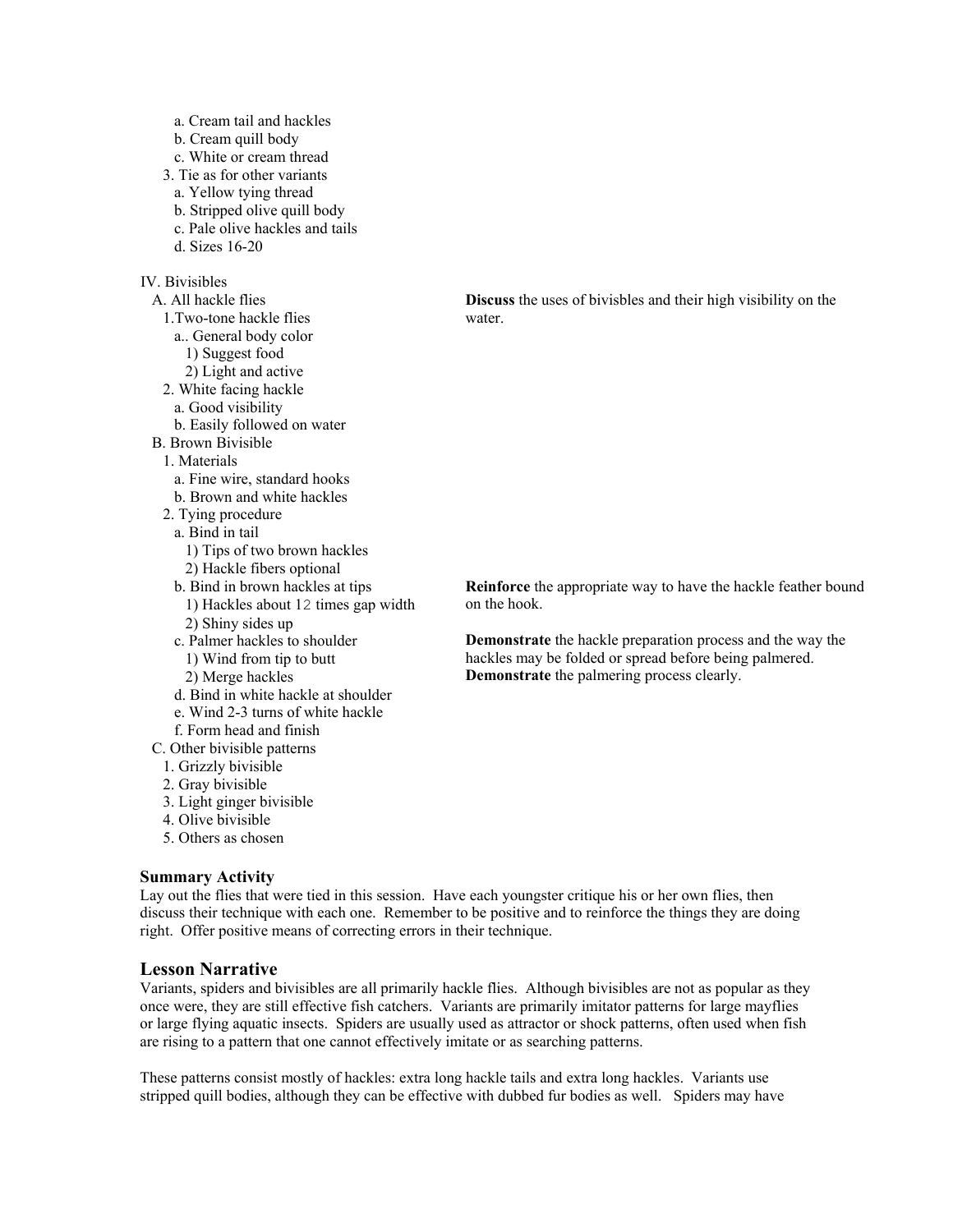short tinsel bodies, although most tiers do not apply bodies to them. Bivisbles are constructed almost entirely of hackle and tying thread, although some patterns may include a tinsel underbody. Skaters are tied like bushy spiders without tails. They are most often used as attractor or exciter patterns, particularly for sight fishing for reluctant fish. They are skimmed or skated over the water's surface to generate strikes.

#### **Tying the Badger Spider**

The badger spider is typical of the spider group. It is tied on a 5x short hook to provide more hook gap for the length of the fly, although it could be tied on a standard hook several sizes smaller than the hackles would suggest. The hackles are left very long, as is the tail. This presents a rather large silhouette with very little material in contact with the water. The fly is usually used as a searching pattern in broken water or as a shock fly to generate strikes from fish that are refusing other offerings. These flies can be tied effectively without bodies, but some patterns call for various floss and/or tinsel bodies or underbodies.

The pattern for the badger spider calls for 5x short to standard dry fly hooks. The tail and hackles are badger. Both of them should be "too long" for the gap width of the hook, perhaps two to three times the gap width. Good saddle hackles are excellent choices for the hackle and spade hackles may be the best source of tailing material.

Start by binding in a long tail of stiff badger hackle fibers. Next bind in two or three hackle fibers with fibers about two to three times the gap width. Trim the butts of the quills and carry the thread forward to the head area. Wind each hackle in place, binding them down at the head. Trim the excess hackle away. Finally, wind a smooth head, whip finish and apply head cement. A drop of thin head cement at the bases of the hackles and the base of the tail can help in stiffening them for better floatation. More than that simply adds weight.

#### **Tying the Brown Spider**

Materials for the brown spider are analogous to those used in the badger spider except for the addition of a short tinsel body. The tail and hackles are long, stiff brown hackle. A short-shanked hook is used to provide greater gap while keeping the fly compact.

Start tying the brown spider by binding the tail material in place with a few turns of thread. If a body is desired, bind in the fine gold tinsel. Carry the thread forward evenly for a few turns over the butt end of the tinsel and the butts of the tail fibers, making a smooth, even base for the tinsel body. Wind a few turns of tinsel with each wrap touching but not overlapping the previous one until the desired body length is achieved. Bind and trim the end of the tinsel before binding in the bases of two or three brown saddle hackles. Trim the butts of the hackle quills and carry the thread forward to the rear of the head area. Wind a bushy ring of hackles, tying off each one as its useful length is consumed. Trim the tips away, wind a smooth head, and finish the fly.

### **Grizzly Skater**

Skaters are like spiders without tails and with huge hackles. Their primary use is for salmon or reluctant trout where sight fishing is possible. Short-shanked hooks are commonly used, although standard dry fly hooks could be used if desired. These flies demand high quality hackles, either neck or saddles.

Carefully select six to eight hackle feathers with barbs about 1/2 to 1/4 inches long, and strip away any soft or webby fibers from the base of the quill. Attach the hackle feathers at the rear of the shank and carry the thread forward to just behind the head area. Trim the butts of the feathers and bind the ends down securely and smoothly. Wind them on the shank one at a time, making a very bushy hackle. Trim the ends after they have been bound down, then finish with a smooth head and a drop of head cement.

**Fishing Skaters** - Skaters are designed to skim or skate over the water creating a wake. Most of the time they are used to incite surface-minded fish into a strike when other approaches to raising the fish have failed. The cast is usually made down and across, so the fly will swing in front of a fish that is in view or a likely holding spot. Several attempts may be required before a strike ensues.

#### **Variants**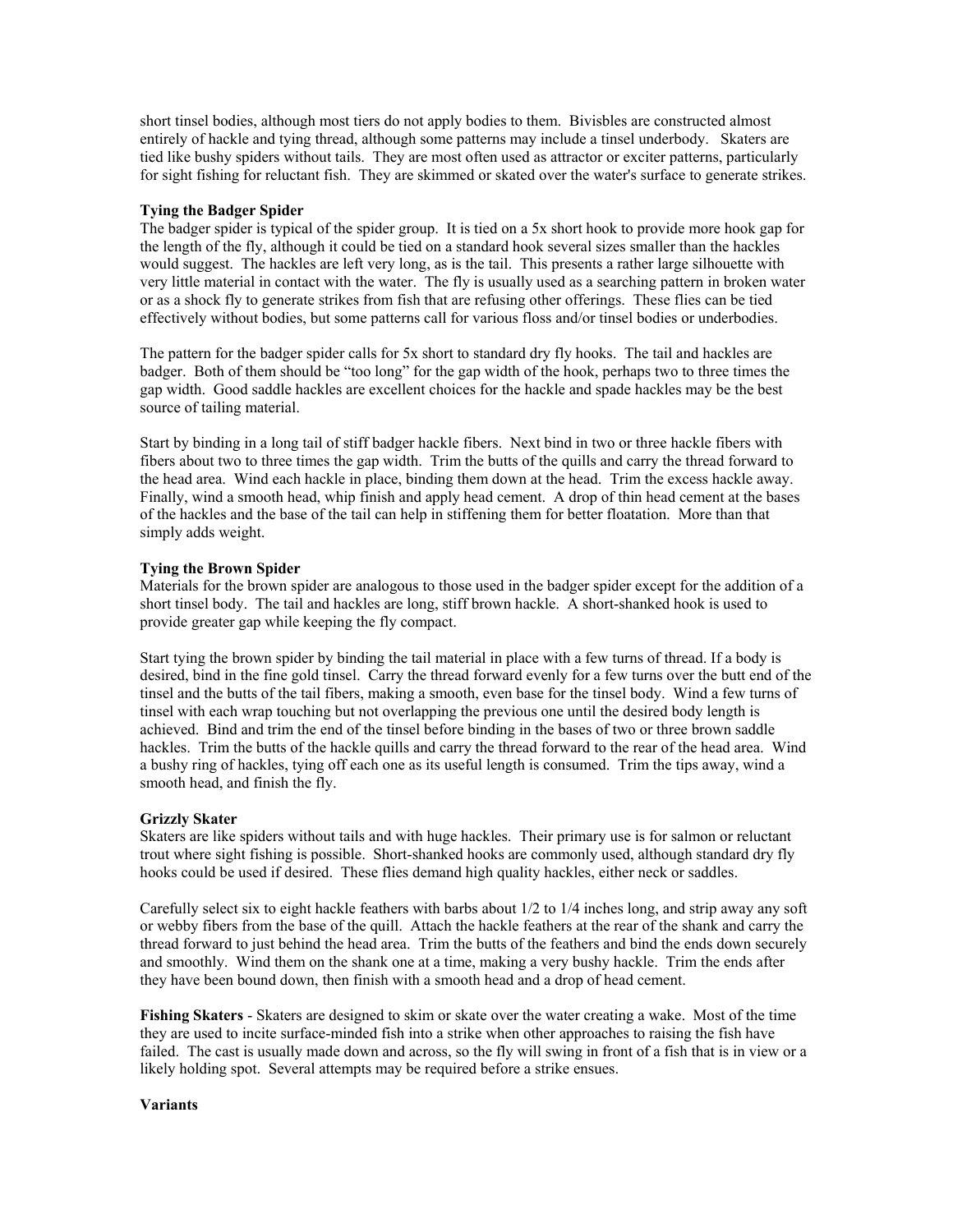Variants are basically spiders with bodies on regular shanked hooks. Unlike the spiders, which most tiers would concede are primarily attractor patterns or shock patterns, most of the variants are designed to suggest common fish prey items. They are tied with long tails and long hackle for their sizes - about 2 times gap width or a bit more. The bodies are usually constructed of stripped hackle quill or dubbed fur (or polypropylene).

#### **Gray Fox Variant**

The gray fox variant is tied on extra-fine wire dry fly hooks, with most tiers using standard length hooks in sizes from about 10 to 20. Tail material is stripped from a red grizzly hackle feather (in larger sizes, spades may be best). The body is a stripped coachman brown or red grizzly hackle quill, and the hackles are a mixture of red grizzly and grizzly about twice the gap length in barb length. The tying thread may be either black or a pale orange. The very similar multi-variant is tied with Cree hackles and tails.

Gray Fox Variant Hook: 1x to 3x fine dry fly Thread: pale orange or black Tail: red grizzly hackle fibers Body: stripped red grizzly or brown hackle quill Hackles: mixed grizzly and red grizzly

Tying procedure for the gray fox variant starts with binding in the tail of red grizzly hackle fibers. Bind in the tip of the stripped quill at the base of the tail. [**Tip**: Do not use too fine a quill or get too close to its tip when tying larger patterns. They tend to break in winding or from fish teeth.] Carry the thread forward winding a smooth underbody. Grasp the base of the stripped quill with the hackle pliers and wind a smoothly tapered body to the shoulder of the fly. [**Tip**: If you have trouble breaking hackle quills, try soaking them for a while in warm water. This softens them and makes them more flexible.] Trim the butt of the body quill and wind a smooth layer over it. Select and prepare the two hackle feathers, stripping away the webby fibers at the base of the feathers. Bind them to the shank with the upper side facing you. Trim the butts of the hackles and wind a smooth layer of thread to the back of the head area. Grasp one hackle at a time, winding it around the shank toward the head. Repeat with the second hackle, making sure the fibers mix well. Having bound in the tips of the hackles, trim them away and wind a smooth, tapered head. Whip finish the head and apply a drop or two of head cement. Finish the body by coating it with a layer or two of thinned head cement. This brings out its colors, makes it seem more translucent, and yields a tougher body.

#### **Additional Variants**

The major difference among variants are in the color of the hackles and the body materials. The tying procedure is essentially the same. The cream variant, dun variant, and a tiny olive variant are all useful in some situations. Patterns for these three flies are listed below for tiers who would like to add them to their fly boxes. The dun variant is commonly used as an imitator for the dun variant or white-gloved howdy, a large dark mayfly with sooty, dun wings in the subimago (dun) or emerger stage. Cream variants are useful in suggesting the pale creamy to very pale yellow mayflies in several genera. The pale olive variant supplied here was used to suggest skittering stone flies and pale olive caddisflies.

Patterns are listed below for some useful variants.

Cream Variant Dun Variant Hook: 1x to 3x fine dry fly Hook: 1x to 3x fine, size 8 to 20 Thread: cream, white or pale yellow 6/0 Thread: brown or black Tail: cream hackle fibers Tail: dark blue dun hackle fibers Hackle: cream or straw Hackle: dark blue dun (sooty)

Body: stripped cream hackle quill Body: stripped coachman brown hackle quill

Little Olive Variant Hook: 3x fine dry fly, size 18 and 20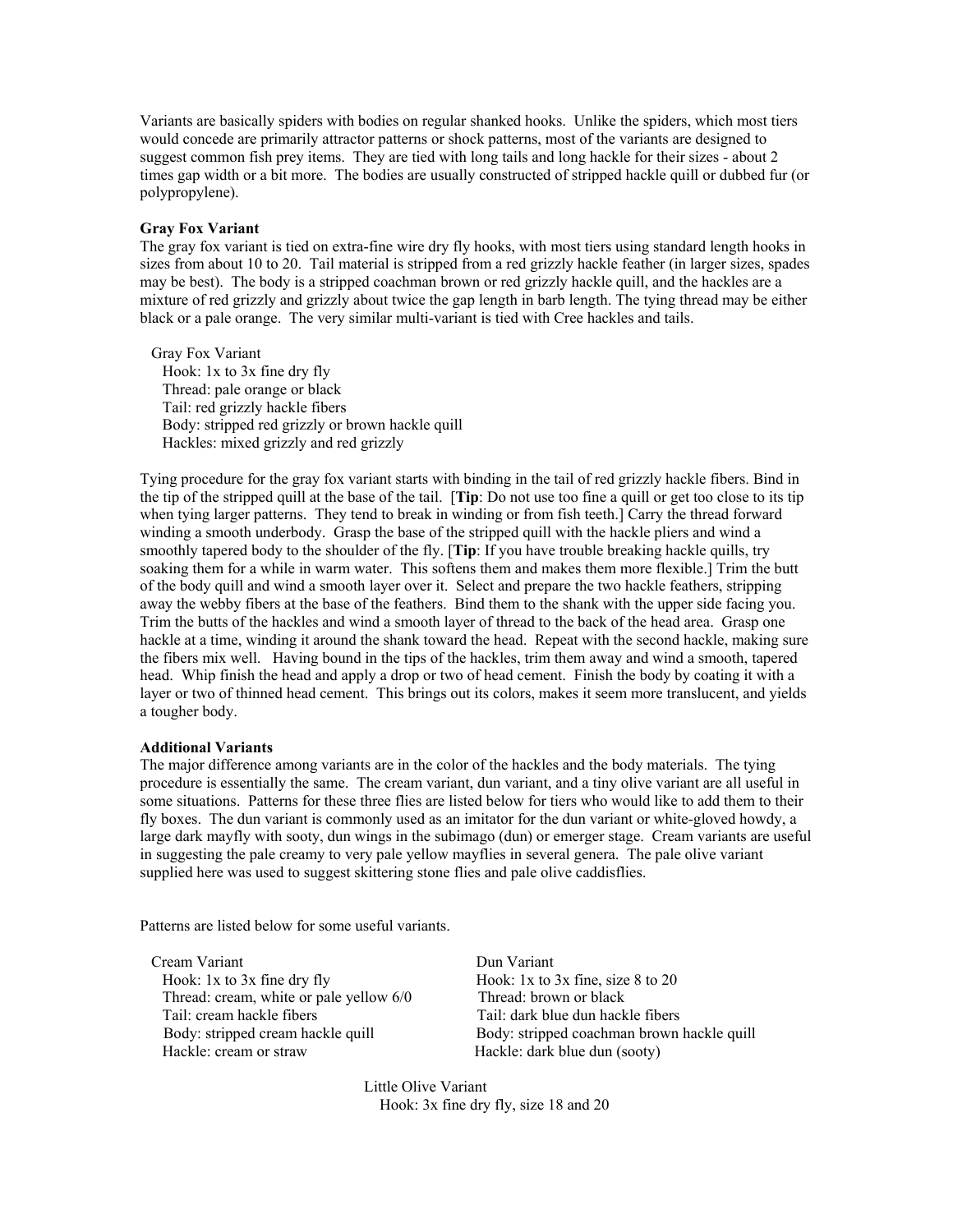Thread: yellow Tail: pale olive hackle fibers Body: stripped olive hackle quill Hackle: pale olive or pale olive and pale blue dun

#### **Bivisibles**

Bivisibles are all hackle flies, although some tiers add an underbody of floss or tinsel. The flies use a hackle point tail or a small bunch of stripped hackle fibers as a file. The hackles are palmered, i.e. they are tied in at the tips and wound toward the butt, putting the longest hackle fibers toward the front of the fly. They are generally tied in a two-tone fashion, with two or three hackles of the main body color and a single white hackle as a facing for the fly. This white hackle collar makes the fly relatively easy to see on the water, but the general body color suggests food items. The flies are light and active on the water, making them possible choices for fluttering flies or for fishing broken water.

The brown bivisible is a sample fly in this group. It is a simple tie, consisting of only hackles, a tail and a head. The pattern is as follows.

Brown Bivisible Hook: 1x to 3x fine, dry fly Thread: black 6/0 Tail: brown hackle points Hackles: brown Facing hackle: white

Start the tying process by binding in the tips of two brown hackles (or a small bunch of brown hackle fibers) as a tail. Select two or three hackle feathers with fibers about 12 time the width of the hook gap. Gently stroke the fibers toward the butt of each feather to make them stand out from the quill at nearly right angles. Bind in two or three hackle feathers by their tips and carry the thread forward smoothly to the shoulder of the fly. Grasp the hackles one at a time by their bases with the hackle pliers, and wind them toward the shoulder. Bind each one down and trim the butts. Select and prepare a similar-sized white hackle. Tie it in at its tip or by its base as you wish. Carry the thread forward to the back of the head area. Wind several turns of white hackle, bind and trim the feather. Wind a smooth and compact head. Whip finish the head and apply a drop of two of head cement to finish the fly. As with the other hackle patterns, this one benefits from a drop of thinned head cement at the bases of the hackles as a stiffener.

#### **Other Bivisible Patterns**

Bivisibles can be tied in any combination of colors that the tier might desire. In general, they are best when tied in approximately the size and color of predominant insects on that body of water at that time of year. A few combinations that you might consider include grizzly hackles and tail, mixed grizzly and brown hackles, light ginger hackles, cream or straw hackles and olive hackles. All of them should be faced with white for visibility. For panfish, one might consider yellow, red or black with a contrasting color at the front.

### **Exhibit or Sharing Suggestions**

1. Prepare a poster, models or photographs to show the steps in tying one or more of these hackle flies.

- 2. Study fly-fishing books or magazines to see what other types of hackle flies might be useful for fishes in your area. Share the results of your studies with your group or other interested persons.
- 3. Prepare a method demonstration on tying one of these flies and present that demonstration in an appropriate setting.
- 4. Prepare a photographic story of tying one of these patterns from the beginning of the tying process to using it in fishing.